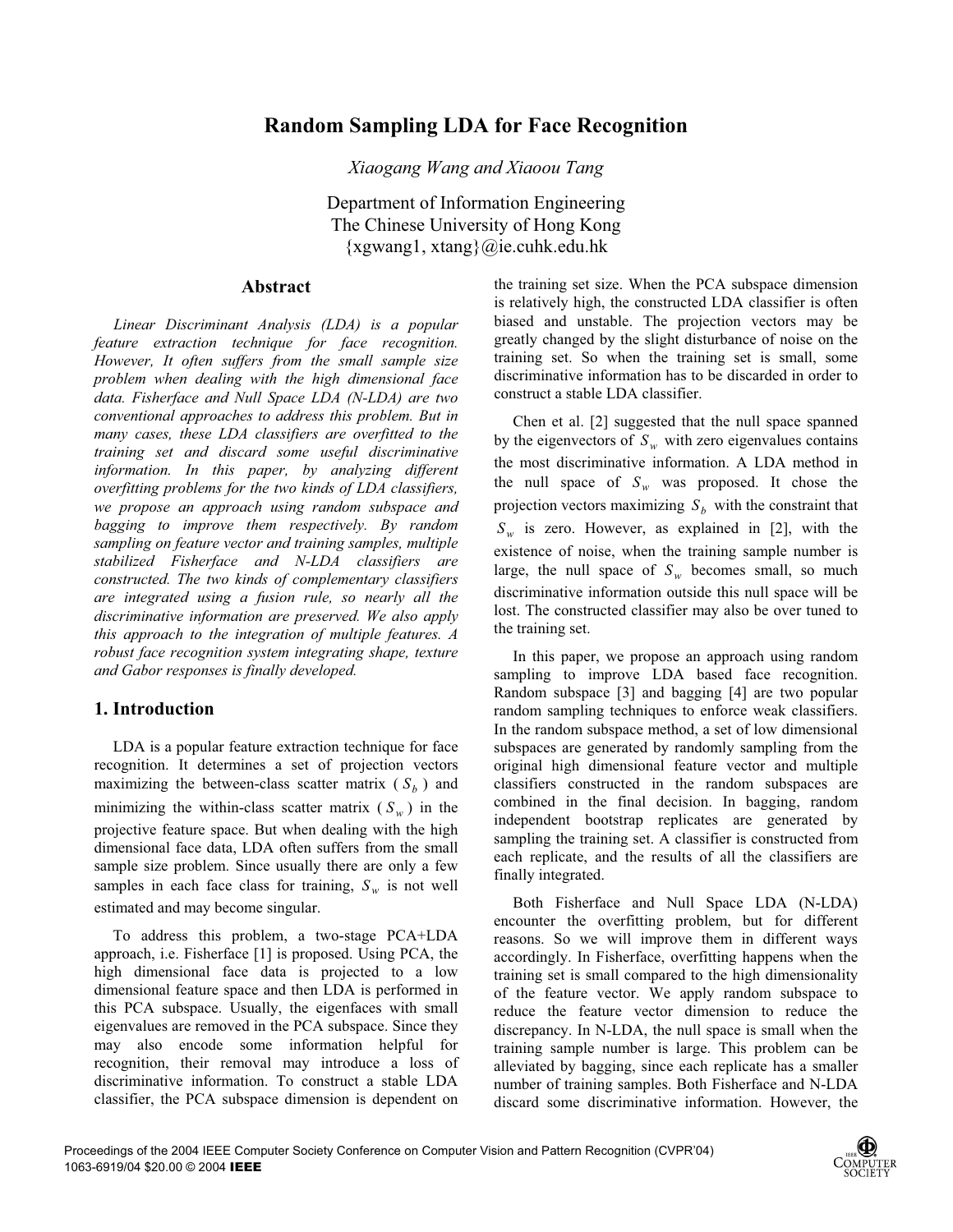two kinds of classifiers are also complementary, since they are computed in two orthogonal subspaces. We combine them using a fusion rule. Using random sampling, the constructed LDA classifiers are stable and multiple classifiers cover most of the face feature space, so less discriminative information is lost. We also apply this random sampling approach to the integration of multiple features. A robust face recognition system integrating shape, texture, and Gabor responses is developed.

# **2. LDA Based Face Recognition**

In this section, we briefly review Fisherface and N-LDA. For appearance-based face recognition, a 2D face image is viewed as a vector with length *N* in the high dimensional image space. The training set contains *M* samples  $\{\bar{x}_i\}_{i=1}^M$  belonging to *L* individual classes  $\{X_j\}_{j=1}^L$ .

### **2.1. PCA**

 In PCA, a set of eigenfaces are computed from the eigenvectors of the ensemble covariance matrix *C* of the training set,

$$
C = \sum_{i=1}^{M} \left( \bar{x}_i - \bar{m} \right) \left( \bar{x}_i - \bar{m} \right)^T, \qquad (1)
$$

where  $\vec{m}$  is the mean of all samples. Eigenfaces are sorted by eigenvalues, which represent the variance of face distribution on eigenfaces. There are at most *M-1* eigenfaces with non-zero eigenvalues. Normally the *K* largest eigenfaces,  $U = [\vec{u}_1, ... \vec{u}_K]$ , are selected to span the PCA subspace, since they can optimally reconstruct the face image with the minimum reconstruction error. Low dimensional face features are extracted by projecting<br>the face data.  $\vec{r}$  to the PCA subspace. the face data  $\vec{x}$  to the PCA subspace,

$$
\vec{w} = U^T (\vec{x} - \vec{m}). \tag{2}
$$

The features on different eigenfaces are uncorrelated, and they are independent if the face data can be modeled as a Gaussian distribution.

#### **2.2. Fisherface**

LDA tries to find a set of projecting vectors *W* best discriminating different classes. According to the Fisher criteria, it can be achieved by maximizing the ratio of determinant of the between-class scatter matrix  $S_b$  and the determinant of the within-class scatter matrix  $S_w$ ,

$$
W = \arg \max \left| \frac{W^T S_b W}{W^T S_w W} \right|.
$$
 (3)

 $S_b$  and  $S_w$  are defined as,

$$
S_w = \sum_{i=1}^{L} \sum_{\bar{x}_k \in X_i} (\bar{x}_k - \bar{m}_i)(\bar{x}_k - \bar{m}_i)^T,
$$
 (4)

$$
S_b = \sum_{i=1}^{L} n_i (\bar{m}_i - \bar{m})(\bar{m}_i - \bar{m})^T
$$
 (5)

where  $\vec{m}_i$  is the mean face for class  $X_i$  with  $n_i$ samples. *W* can be computed from the eigenvectors of  $S_w^{-1}S_h$  [5]. The rank of  $S_w$  is at most *M-L*. But in face recognition, usually there are only a few samples for each class, and *M-L* is far smaller than the face vector length *N*. So  $S_w$  may become singular and it is difficult to compute  $S_w^{-1}$ .

In the Fisherface method [1], the face data is first projected to a PCA subspace spanned by the *M-L* largest eigenfaces. LDA is then performed in the *M-L* dimensional subspace, such that  $S_w$  is nonsingular. But in many cases, *M-L* dimensionality is still too high for the training set. When the training set is small,  $S_w$  is not well estimated. A slight disturbance of noise on the training set will greatly change the inverse of  $S_w$ . So the LDA classifier is often biased and unstable. In fact, the proper PCA subspace dimension depends on the training set. Usually, eigenfaces with small eigenvalues are removed. However, eigenvalue is not an indicator of the feature discriminability. When the training set is small, some discriminative information has to be discarded in order to construct a stable LDA classifier.

### **2.2. Null Space LDA**

Chen et. al. [2] suggested that the null space of  $S_w$ , in which  $W^T S_w W = 0$ , also contains much discriminative information. It is possible to find some projection vectors *W* satisfying  $W^T S_w W = 0$  and  $W^T S_b W \neq 0$ , thus the Fisher criteria in Eq. (3) definitely reaches its maximum value. A LDA approach in the null space of  $S_w$  was proposed. First, the null space of  $S_w$  is computed as,

$$
V^T S_w V = 0.
$$
 (6)

The between-class scatter matrix is projected to the null space of  $S_w$ ,

$$
\widetilde{S}_b = V^T S_b V \,. \tag{7}
$$

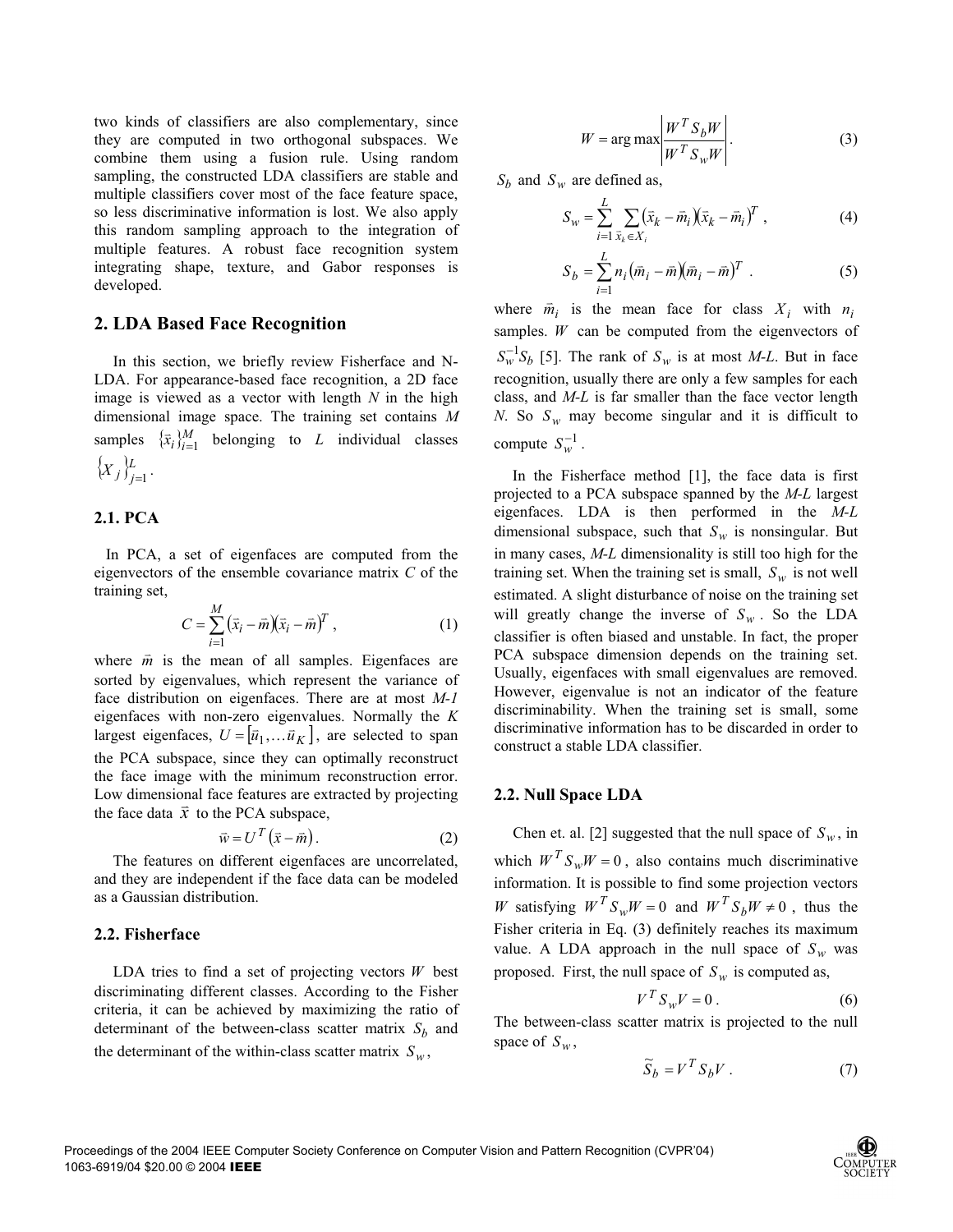The LDA projection vectors are defined as  $W = V\Phi$ , where  $\Phi$  contains the eigenvectors of  $\tilde{S}_b$  with the largest eigenvalues*.*

 N-LDA may also overfit the training set. The rank of  $S_w$ ,  $r(S_w)$  is bounded by min $(M-L, N)$ . Because of the existence of noise,  $r(S_w)$  is almost equal to this bound. The dimension of the null space is  $max(0, N-M+L)$ . As shown by experiments in [2], when the training sample number is large, the null space of *Sw* becomes small, thus much discriminative information outside this null space will be lost. An extreme case is that the training set is so large that we have *M-L=N*. Then no information can be obtained in this space, since the dimension of the null space is zero.

# **3. Random Sampling Based LDA for Face Recognition**

The above LDA approaches have two common problems: the constructed classifier is unstable and much discriminative information is discarded. In this section, we use random sampling to improve LDA based face recognition. We construct many weak classifiers and combine them into a powerful decision rule. Although Fisherface and N-LDA share the same kind of problems, they are due to different reasons. So we design different random sampling algorithms to improve the two LDA methods. We then combine the two improved methods in a multi-classifier structure.

Although the dimension of image space is very high, only part of the full space contains the discriminative information. This subspace is spanned by all the eigenvectors of the ensemble covariance matrix *C* with nonzero eigenvalues. For the covariance matrix computed from *M* training samples, there are at most *M-1* eigenvectors with nonzero eigenvalues. On the remaining eigenvectors with zero eigenvalues, all the training samples have zero projections and no discriminative information can be obtained. Therefore for both random sampling algorithms, we first project the high dimension image data to the *M-1* dimension PCA subspace before random sampling.

# **3.1. Using Random Subspace to Improve Fisherface**

In Fisherface, overfitting happens when the training set is relatively small compared to the high dimensionality of the feature vector. In order to construct a stable LDA classifier, we sample a small subset of features to reduce discrepancy between the training set size and the feature

vector length. Using such a random sampling method, we construct a multiple number of stable LDA classifiers. We then combine these classifiers to construct a more powerful classifier that covers the entire feature space without losing discriminant information. The random subspace LDA algorithm contains the following steps:

At the training stage,

- (1) Apply PCA to the face training set. All the eigenfaces with zero eigenvalues are removed, and *M-1* eigenfaces  $U_t = \{u_1, \dots, u_{M-1}\}\$  are retained as candidates to construct the random subspaces.
- (2) Generate *K* random subspaces  $\{S_i\}_{i=1}^K$ . Each random subspace  $S_i$  is spanned by  $N_0 + N_1$  dimensions. The first  $N_0$  dimensions are fixed as the  $N_0$  largest eigenfaces in  $U_t$ . The remaining  $N_1$  dimensions are randomly selected from the other  $M-1-N_0$ eigenfaces in  $U_t$ .
- (3) *K* LDA classifiers  $\{C_i(x)\}\$ are constructed from the *K* random subspaces.

At the recognition stage,

- (1) The input face data is projected to the *K* random subspaces and fed to the *K* LDA classifiers in parallel.
- (2) The outputs of the *K* LDA classifiers are combined using a fusion scheme to make the final decision.

This algorithm has several novel features. First, this is the first time that the random subspace method is applied to face recognition. Second, unlike the traditional random subspace method that samples the original feature vector directly, our algorithm samples in the PCA subspace. The dimension of feature space is first greatly reduced without loss on discriminative information. After PCA, the features on different eigenfaces are uncorrelated, thus are more independent. Better accuracy can be achieved if different random subspaces are more independent from each other.

Third, our random subspace is not completely random. The dimension of the random subspace is fixed. It is determined by the training set to make the individual LDA classifier stable. Then, the dimensions of the random subspace are divided into two parts. The first  $N_0$ dimensions are fixed as the  $N_0$  largest eigenfaces, and the remaining *N*1 dimensions are randomly selected from  $\{ u_{M-N_0-1}, \ldots, u_{M-1} \}$ . The  $N_0$  largest eigenfaces encode much face structural information. If they are not included in the random subspace, the accuracy of LDA classifiers may be too low. Although many multiple classifier

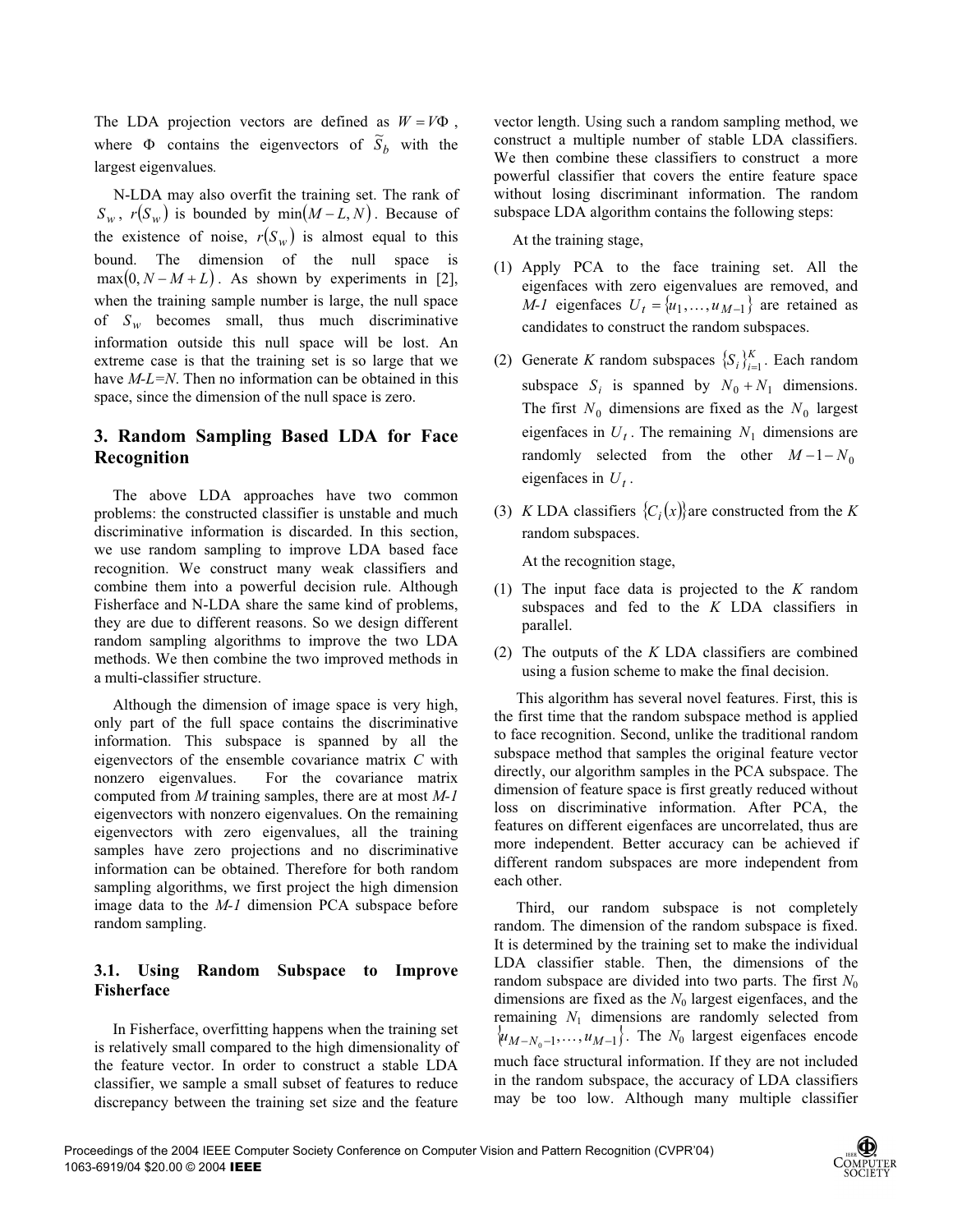

Fusion Scheme

Figure 1. Integrate multiple Fisherface and N-LDA classifiers generated by random sampling.  $C_i^F$  is the LDA classifier constructed from the random subspace  $S_i$ , and  $C_i^N$  is the N-LDA classifier constructed from the bagging replicate  $T_i$ .

systems have been proposed to enforce weak classifiers, the fusion method will be more complicated if each individual LDA classifier is poor. In our approach, the LDA classifier in each random subspace has satisfactory accuracy. The  $N_1$  random dimensions cover most of the remaining small eigenfaces. So the ensemble classifiers also have a certain degree of error diversity. Good performance can be achieved using very simple fusion rules such as majority voting.

#### **3.2. Using Bagging to Improve Null Space LDA**

Contrary to Fisherface, for N-LDA, the overfitting problem happens when the training sample number is large, since the null space is too small to contain enough discriminative information. This problem can be alleviated by bagging. In bagging, random independent bootstrap replicates are generated by sampling the training set, so each replicate has a smaller number of training samples. Based on this strategy, we propose the following algorithm:

- (1) Apply PCA to the face training set with *M* samples for *L* classes. Project all the face data to the *M-1* eigenfaces  $U_t = \{u_1, \dots, u_{M-1}\}$  with positive eigenvalues.
- (2) Generate *K* bootstrap replicates  $\{T_i\}_{i=1}^K$  . Each replicate contains the training samples of *L*<sup>1</sup> individuals randomly selected from the *L* classes.
- (3) Construct a N-LDA classifier from each replicate and combine the multiple classifiers using a fusion rule.

 Our algorithm randomly selects the individual classes, but does not randomly sample data within each class. This is because in face recognition usually there are a large number of people to be classified but there are very few samples in each class. For example, in our experiment, there are 295 people in the gallery and each person has only two samples for training. The N-LDA constructed from the replicate  $T_i$  not only can classify the  $L_1$ individuals in this replicate effectively, but also can distinguish persons outside  $T_i$ , because human faces share similar intrapersonal variations [6]. The *K* classifiers can cover all the *L* classes in the training set.

### **3.3. Integrating Random Subspace and Bagging for LDA Based Face Recognition**

While Fisherface is computed from the principal subspace of  $S_w$ , in which  $W^T S_w W \neq 0$ , N-LDA is computed from its orthogonal subspace in which  $W^T S_w W = 0$ . Both of them discard some discriminative information. Fortunately, the information retained by the two classifiers complements each other. So we combine the two sets of complementary multiple LDA classifiers generated by random sampling to construct the final classifier as illustrated in Figure 1.

Many methods on combining multiple classifiers have been proposed [7]. In this paper, we use two simple fusion rules to combine LDA classifiers: majority voting and sum rule. More complex combination algorithms may further improve the system performance.

In [8], Zhao et al. pointed out that both face holistic features and local features are critical for recognition and have different contributions. We apply this random sampling LDA approach to the integration of multiple features including shape, texture, and Gabor responses. Using the method in Active Shape Model [9], we separate the face image into shape *V<sub>s</sub>* and texture  $\overrightarrow{V}_t$ . A set of Gabor features  $\overrightarrow{V}_g$  are extracted as described in Elastic Bunch Graph Matching [10]. The multi-feature multi-

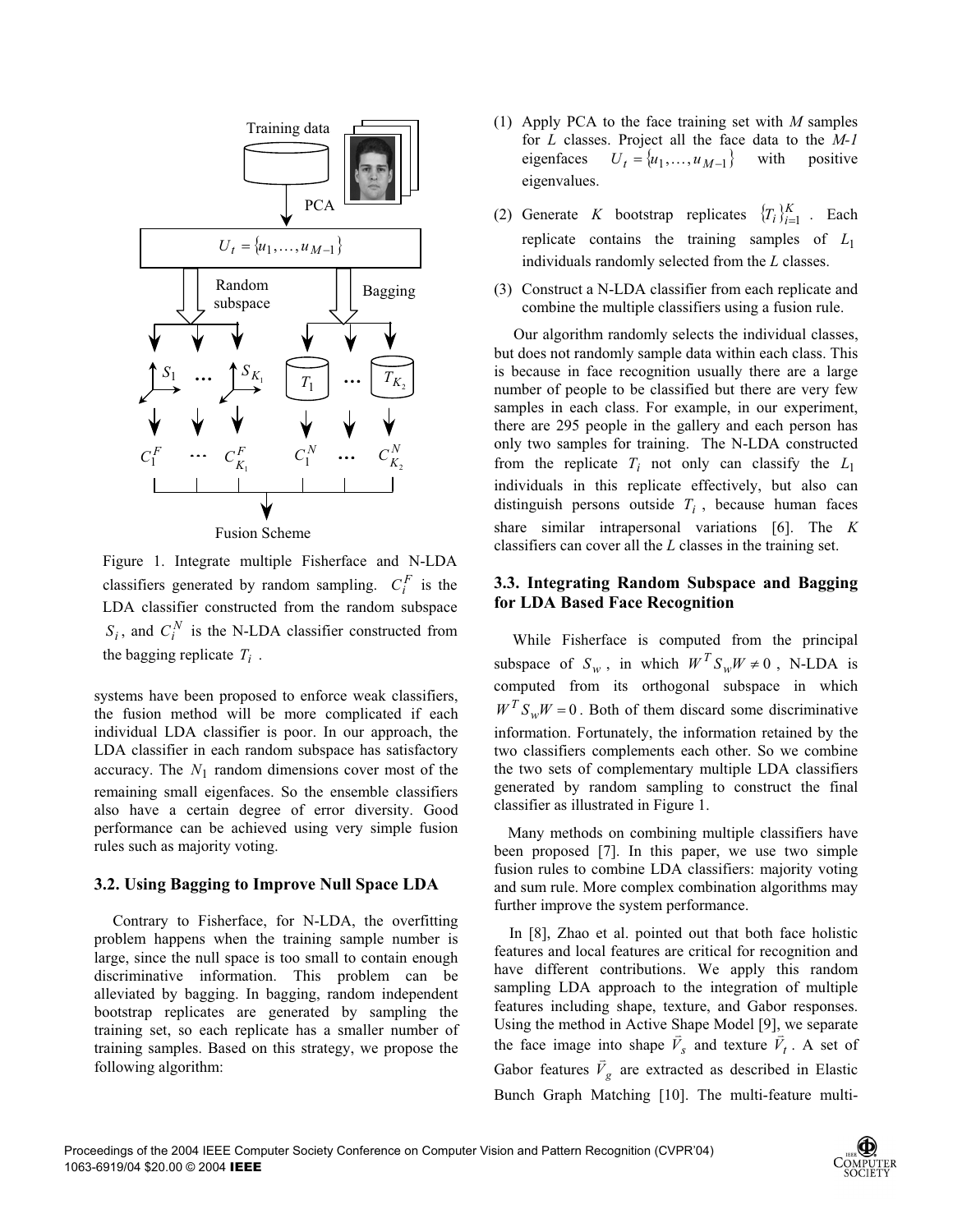

Figure 2. Recognition accuracy of Fisherface classifier using different number of eigenfaces in the reduced PCA subspace.

calssifier face recognition algorithm is then designed as following:

- (1) Apply PCA to the three feature vectors respectively to compute the eigenvectors  $U_s$ ,  $U_t$ ,  $U_g$  and eigenvalues  $\lambda_i^s$ ,  $\lambda_i^t$ ,  $\lambda_i^g$ . All the eigenvectors with zero eigenvalues are removed.
- (2) For each face image, project each kind of feature to the eigenvectors and normalize them by the sum of eigenvalues, such that they are in the same scale.

$$
\vec{w}_j = U_j^T \vec{V}_j / \sqrt{\sum \lambda_i^j}, \quad (j=s, t, g). \tag{8}
$$

- (3) Combine  $\vec{w}_t$ ,  $\vec{w}_s$ ,  $\vec{w}_g$  into a large feature vector.
- (4) Apply the random sampling algorithm as illustrated in Figure 1 to the combined feature vector to generate multiple LDA classifiers.
- (5) Combine these multiple classifiers.

### **4. Experiments**

We conduct experiments on the XM2VTS face database [11]. There are 295 people, and each person has four frontal face images taken in four different sessions. In our experiments, two face images of each face class are selected for training and reference, and the remaining two are for testing. We adopt the recognition test protocol used in FERET [12]. All the face classes in the reference set are ranked. We measure the percentage of the "correct answer in top 1 match".

#### **4.1. Random subspace LDA**

We first compare random subspace LDA with the conventional LDA approach using the holistic feature. In



Figure 3. Recognition accuracy of combing 20 Fisherface classifiers constructed from random subspaces using majority voting. Each random subspace randomly selects 100 eigenfaces from 589 eigenfaces with non-zero eigenvalues.



Figure 4. Recognition accuracy of combing 20 Fisherface classifiers constructed from random subspaces using majority voting and the sum rule. For each 100 dimensional random subspace, the first 50 dimensions are fixed as the 50 largest eigenfaces, and another 50 dimensions are randomly selected from the remaining 539 eigenfaces with non-zero eigenvalues.

preprocessing, the face image is normalized by translation, rotation, and scaling, such that the centers of two eyes are in fixed positions. A 46 by 81 mask removes most of the background. So the image space dimensionality is  $46 \times 81 = 3726$ . Histogram equalization is applied as photometric normalization.

Figure 2 reports the accuracy of a single LDA classifier constructed from PCA subspace with different number of eigenfaces. Since there are 590 face images of 295 classes in the training set, there are 589 eigenfaces with non-zero eigenvalues. According to the Fisherface [1], the PCA subspace dimension should be *M-L=295*. However, the result shows that the accuracy is only 79% using a single LDA classifier constructed from 295 eigenfaces, because this dimension is too high for the

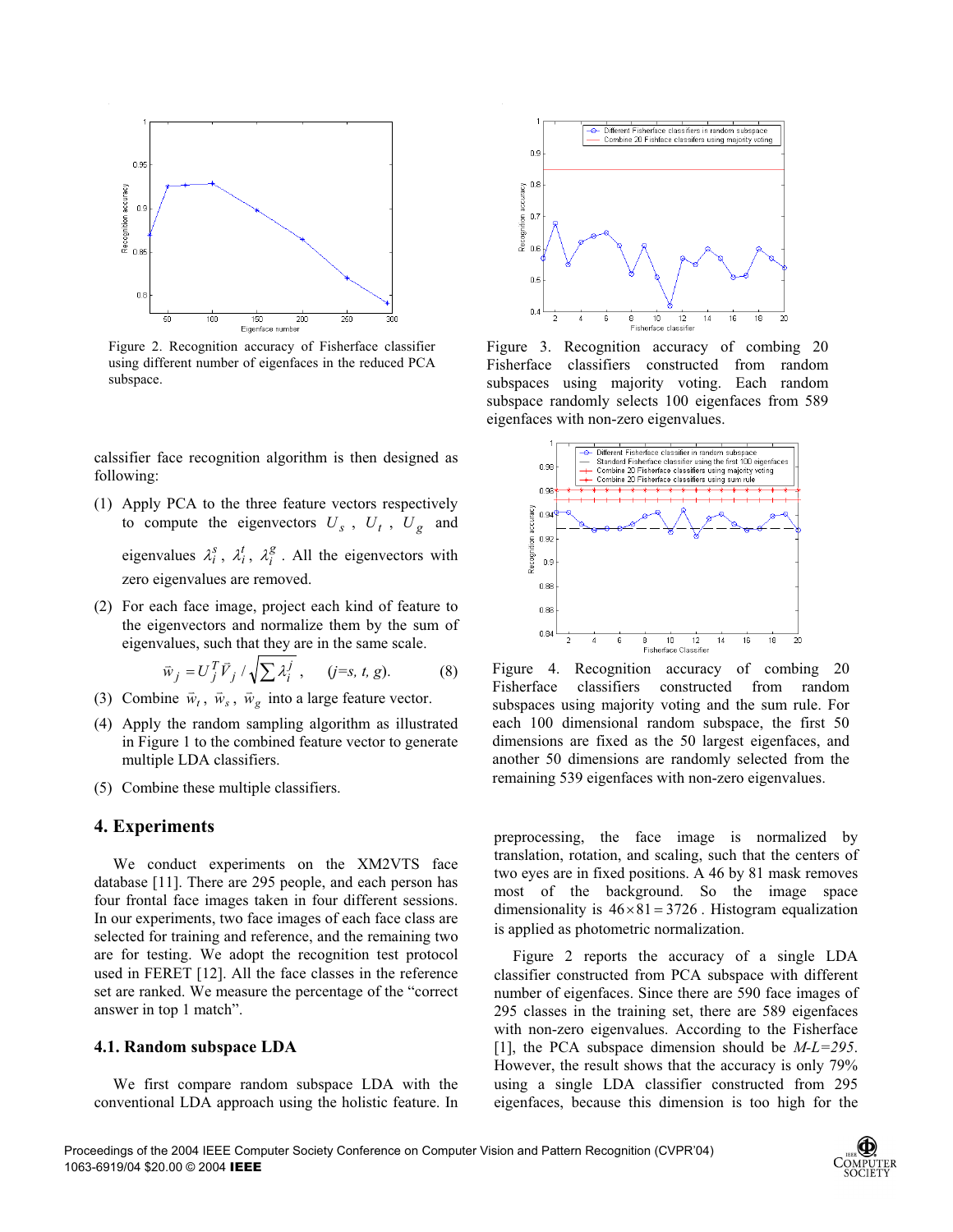

Figure 5. Recognition accuracy of random subspace LDA directly sampling on the original face data, using majority voting based on 20 random subspaces. The random subspace dimension for the new PCA based sampling is fixed at 100.

training set. We observe that LDA classifier has the best accuracy 92.88% when the PCA subspace dimension is set at 100. So for this training set, 100 seems to be a suitable dimension to construct a stable LDA classifier. In the following experiments, we choose 100 as the dimension of the random subspaces to construct the multiple LDA classifiers.

First, we randomly select 100 eigenfaces from 589 eigenfaces with nonzero eigenvalues. The result of combining 20 LDA classifiers using majority voting is shown in Figure 3. With random sampling, the accuracy of each individual LDA classifier is low, between 50% and 70%. Using majority voting, the weak classifiers are greatly enforced, and 87% accuracy is achieved. This shows that LDA classifiers constructed from different random subspaces are complementary of each other.

Although increasing classifier number and using more complex combining rules may further improve the performance, it will increase the system burden. A better approach to improve the accuracy of the combined classifier is to increase the performance of each individual weak classifier. Toward this, as illustrated in Section 3.1, in each random subspace, we fix the first 50 dimensions as the 50 largest eigenfaces, and randomly select another 50 dimensions from the remaining 539 eigenfaces. As shown in Figure 4, individual LDA classifiers are improved significantly. They are similar to the LDA classifier based on the first 100 eigenfaces. This shows that  $\{ u_{51},...,u_{100} \}$  are not necessarily more discriminative than those smaller eigenfaces. These classifiers are also complementary of each other, so much better accuracy is achieved when they are combined.

In Figure 5, we report the recognition accuracy of random subspace LDA directly sampling on the raw face



Figure 6. Recognition accuracy of combining 20 N-LDA classifiers constructed from bagging replicates using majority voting and sum rule. Each replicate contains 150 training people.

data with different random subspace dimensions, just like the original random subspace method, instead of in the PCA subspace. It shows that our improved random subspace method in PCA subspace has a superior performance.

#### **4.2. Bagging LDA**

Figure 6 reports the performance of bagging based N-LDA. We generate 20 replicates and each replicate contains 150 people for training. As expected, the individual N-LDA classifier constructed from each replicate is less effective than the original classifier trained on the full training set. However, when the multiple classifiers are combined, the accuracy is significantly improved, and becomes much better than the original N-LDA.

#### **4.3.Integration of Random Subspace and Bagging**

Integrating the multiple Fisherface classifiers generated by random subspace and N-LDA classifiers generated by bagging the recognition accuracy can be further improved. We combine 10 Fisherface classifiers constructed from random subspaces and 10 N-LDA classifiers constructed from bagging replicates, and achieve an even better result as shown in Table 1.

 In Table 1, we also report the recognition accuracy of integrating shape, texture, and Gabor features using random sampling LDA. Combining 20 classifiers using the sum rule, we achieve 99.83% recognition accuracy. For 590 testing samples, it misclassifies only one! For comparison, we also compute the accuracies of some conventional face recognition approaches in Table 1. Eigenface [13], Fisherface [1], and Bayesian analysis [14] are three subspace face recognition approaches based on